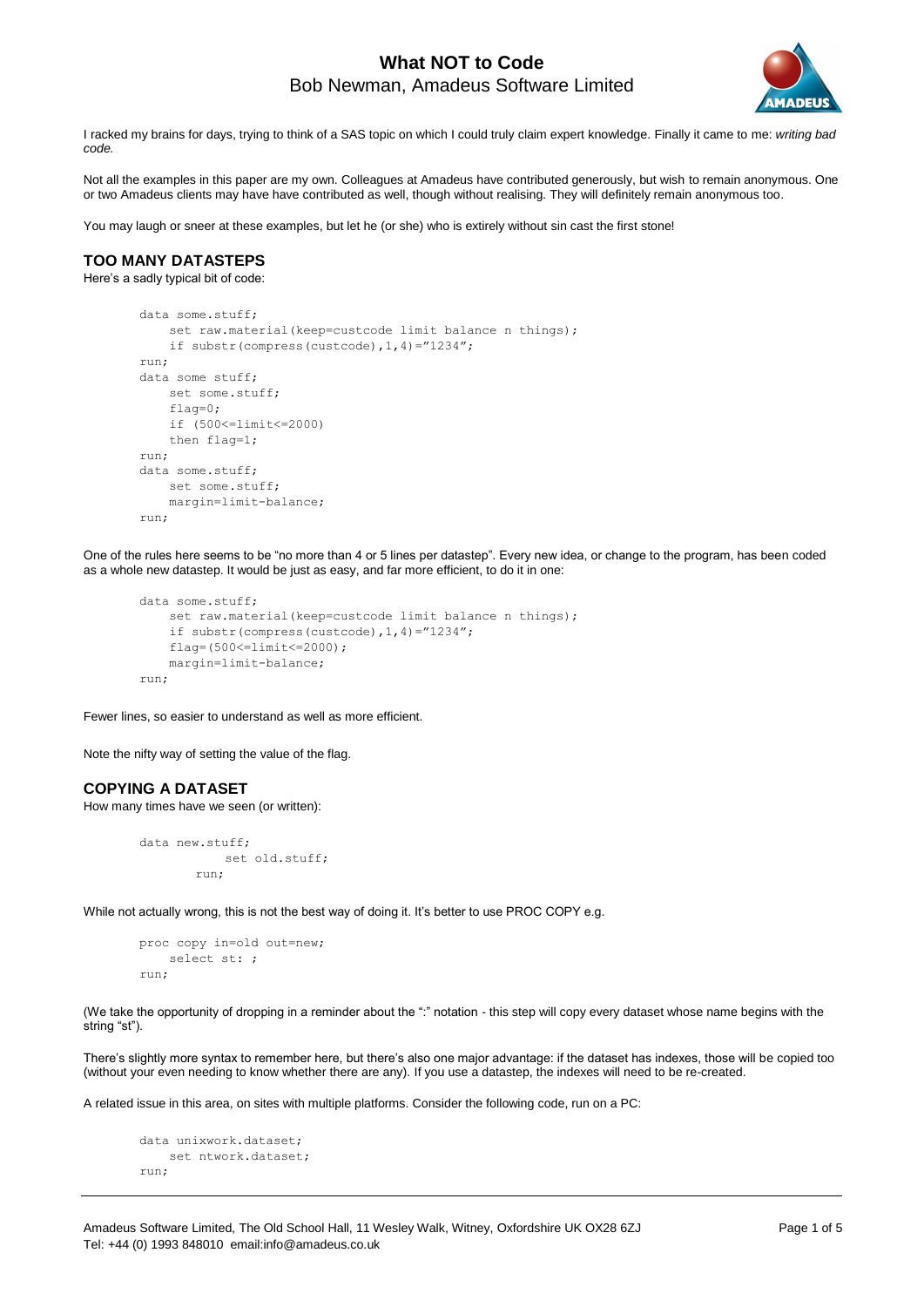

Here both are RLS libnames, and the dataset is being transferred first from the NT system to our PC, and then on from the PC to the Unix system. We could clog up the network less by something like this:

```
rsubmit NT;
     rsubmit UNIX;
         proc upload in=work.dataset out=work.dataset;
         run;
     endrsubmit;
endrsubmit;
```
### **RENAMING A DATASET**

The following abomination has been sighted in the field:

```
data new;
    set old;
run;
proc datasets lib=work nolist nodetails;
     delete old;
quit;
```
What was wanted was this:

```
proc datasets lib=work;
    change old=new;
run;
```
(PROC DATASETS has a "rename" statement as well, but that's for renaming variables within a dataset.)

PROC DATASETS also has a way of swopping the names of two datasets, by the way e.g.

```
proc datasets lib=work;
   exchange this=that;
run;
```
#### Renaming variables

```
data new;
     set old;
     newvar=oldvar;
     drop oldvar;
run;
```
No, thank you. For one thing there's a "rename" statement:

```
data new;
     set old;
     rename oldvar=newvar;
run;
```
For another, there's a "rename" dataset option:

data new; set old(rename=(oldvar=newvar)); run;

#### But best of all there's PROC DATASETS:

```
proc datasets lib=work;
    modify old;
     rename oldvar=newvar;
run;
```
Did I mention that this dataset has ten million observations? PROC DATASETS doesn't need to read any of them.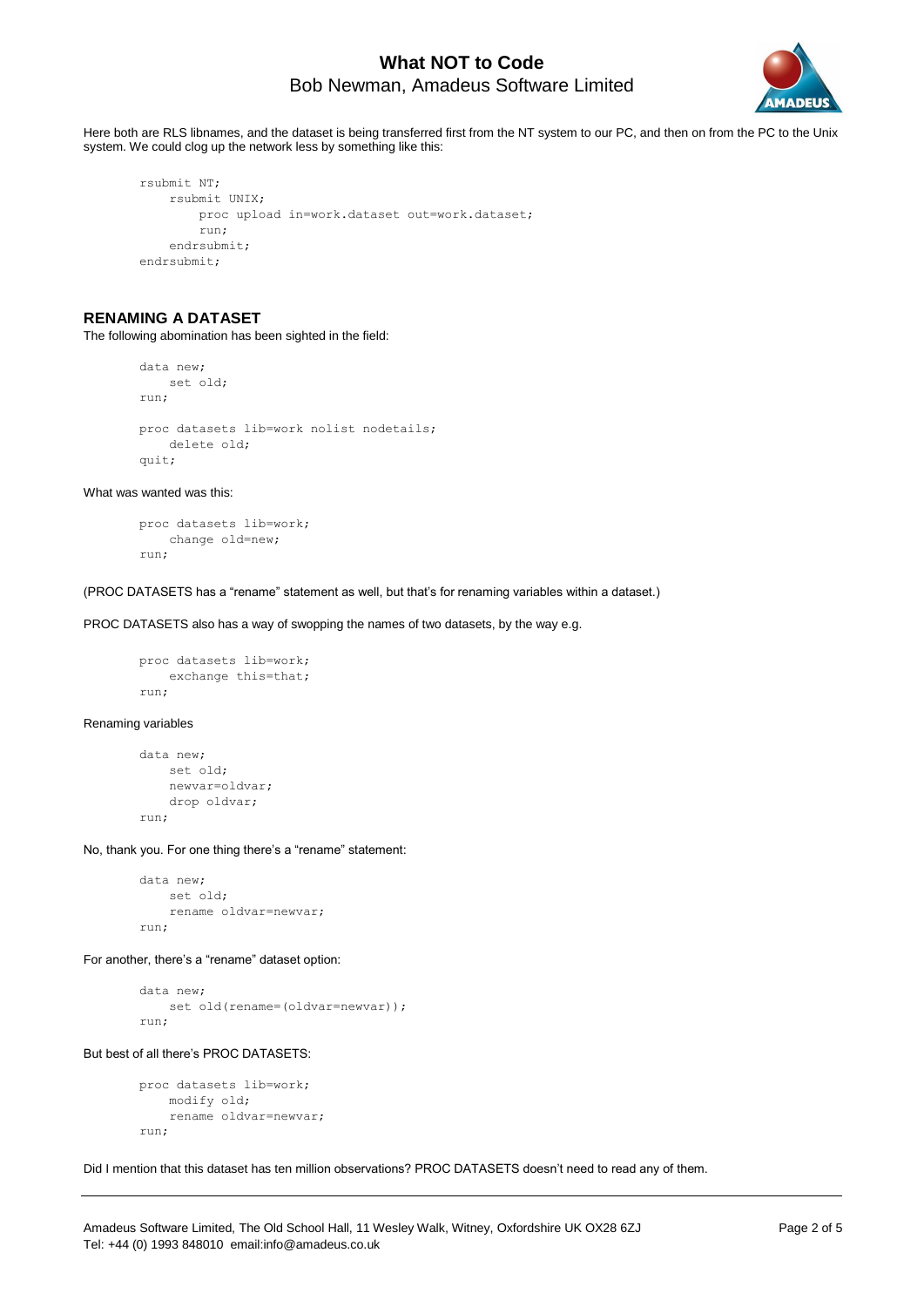

### **COUNTING THE OBSERVATIONS IN A DATASET**

```
data null;
    set file.example nobs=number;
    call symput('total', number);
run;
```
What's wrong with that? Well, nothing, in a way. But this is better:

```
data _null_;
    set file.example nobs=number;
    call symput('total', number);
     stop;
run;
```
Why? Because it only sets the value of the macro variable once. The original version sets it time after time, once for each observation in the dataset.

### **USING CORRECT ENGLISH PUNCTUATION IN COMMENTS**

This is a mistake! (Which is great news for people who can never remember when "its" needs an apostrophe and when it doesn't.)

A SAS programmer must not use semicolons or apostrophes in comments. A semicolon can terminate a comment prematurely. An apostrophe can be interpreted as an unmatched quote, and cause all kinds of trouble.

(War story: I once wrote some code which worked so well I turned it into a macro. The macro was so useful I put into my site's main macro library. It worked perfectly well there for about a year. Then someone used the macro in a block of SAS code submitted from SCL, and it blew up because of an "unmatched quote" in a comment - which hadn't seemed to matter up till then!)

### **THE LAG FUNCTION**

This one is notorious, and not all that easy to get your head around.

The danger is that you might think "lag(a)" means "the value of variable 'a' in the previous observation". It doesn't. It means "the value variable 'a' had last time we executed this particular line of code that uses the 'lag' function".

Consider the following code:

```
data dogs;
          set temp;
          if a=lag(a)
          then
              if b=lag(b)
              then
             c=100;
     run;
```
Presumably this is intended to set c to 100 if and only a and b both have the same values as in the preceding observation. If so, it's wrong. Here's why:

| a              | b  | $a = lag(a)?$ lag(b) |         | $b = lag(b)? c$ |                |
|----------------|----|----------------------|---------|-----------------|----------------|
| 1              | 10 | N                    |         |                 |                |
| 1              | 10 |                      | $\cdot$ | N               | $\blacksquare$ |
| 2              | 20 | Ν                    |         |                 |                |
| $\overline{2}$ | 20 |                      | 10      | N               | $\cdot$        |
| $\overline{2}$ | 20 | ν                    | 20      |                 | 100            |
| 3              | 47 | Ν                    |         |                 |                |
| 3              | 20 |                      | 20      |                 | 100            |

Look at that last line. We've flagged c=100 when the value of a is the same as in the previous record, but the value of b is different. This is unlikely to be what we really wanted.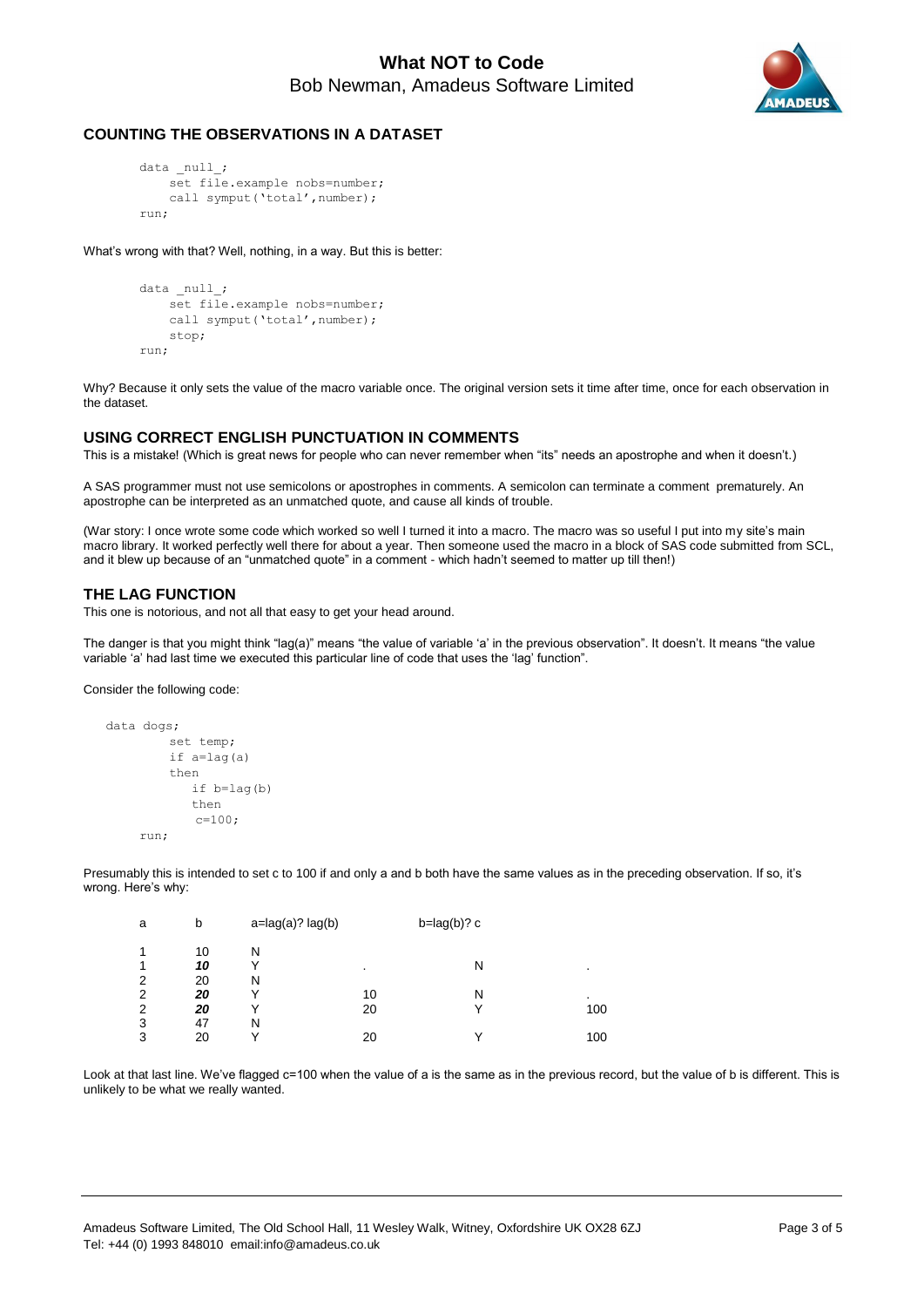

The simplest and most reliable way to avoid this kind of error is not to use "lag" at all. The next best is to evaluate right at the beginning of the datastep all the lag functions that could conceivably be of interest e.g.

```
data dogs;
    set temp;
     drop lag: ;
     laga=lag(a);
     lagb=lag(b);
     if a=laga
     then
 .
 .
 .
```
If you then always use the variables laga and lagb rather than calling the lag function, all will be well.

#### **CONDITIONALS IN MACROS**

Here's an old favourite of mine:

%if (a = b) %then %sysexec rm oldfile.txt;

This is part of a macro definition. Conditionally, we are issuing a Unix command to delete a file. The trouble is, we have left off a semicolon. We needed to say:

%if (a = b) %then %sysexec rm oldfile.txt;;

One semicolon is needed to terminate the %if/%then construction, and another to terminate the %sysexec command.

With only one semicolon, it is the %sysexec command that remains unterminated, and so our next line of code is going to be interpreted as the names of more files to be deleted. (Better hope it doesn't contain an asterisk anywhere!)

Moral: always use %do/%end, even if you're only generating one line e.g.

```
\hat{s}if (a = b)
%then
    *do:
           %sysexec rm oldfile.txt;
      %end;
```
### **SORTING HUGE DATASETS**

```
data all;
    set a1 a2 a3;
run;
proc sort data=all;
    by varlist;
run;
```
Nothing drastically wrong with that. But suppose the "all" dataset is 30GB? The amount of workspace needed for the sort is then going to be about 75GB. This may not be available. (Even if it is available, it may be downright unsociable.)

What you can do is sort the smaller datasets separately, then interleave the results:

```
proc sort data=a1;
    by varlist;
run;
        (etc.)data all;
    set a1 a2 a3;
     by varlist;
run;
```
This technique is not much more efficient in terms of runtime, but in some cases the saving in workspace can be very worthwhile.